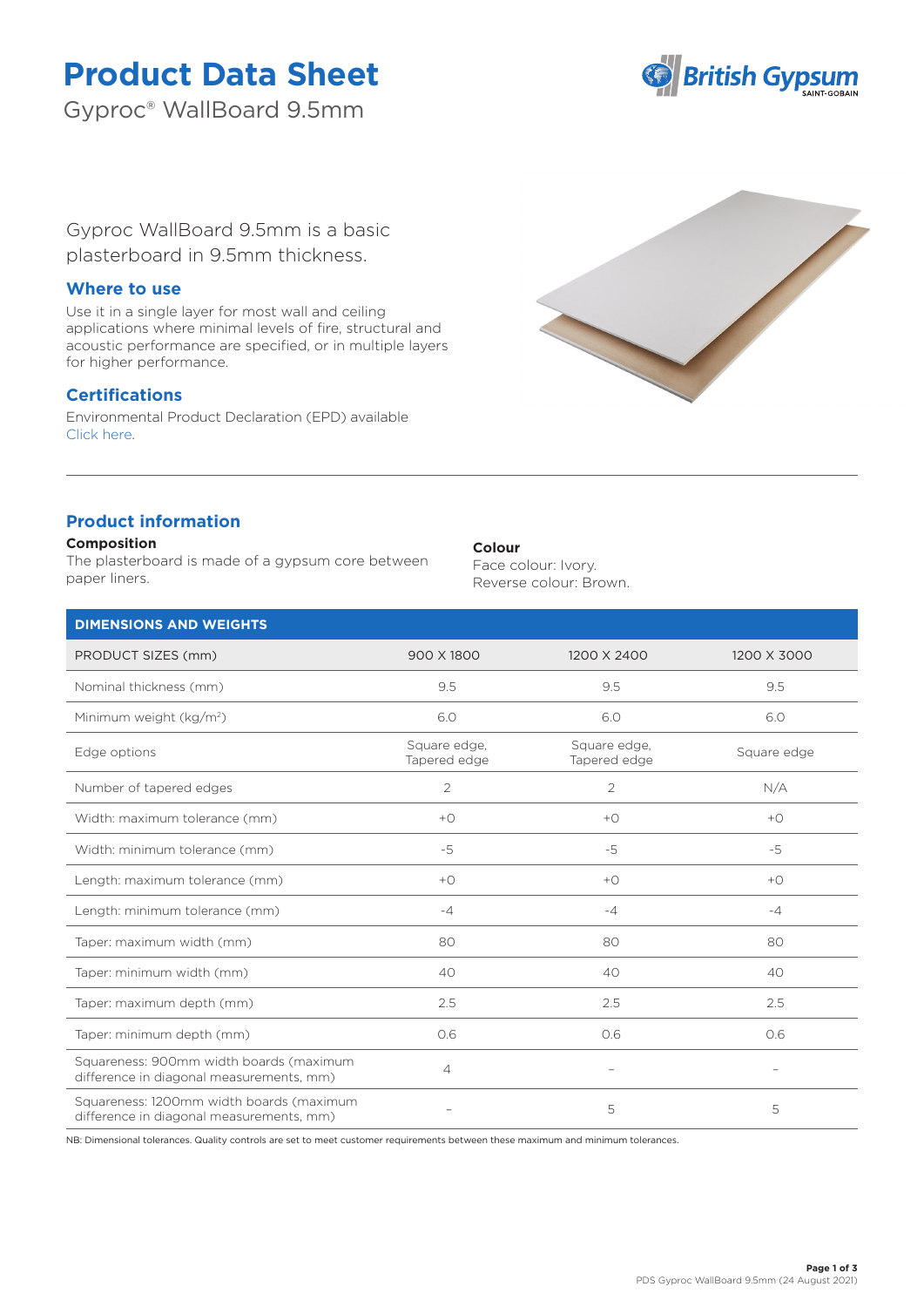# **Product Data Sheet**

Gyproc® WallBoard 9.5mm



# **Performance**

Here we only provide performance information related to the product. Please see the White Book for system-dependent performance.

## **Standards**

EN 520:2004+A1:2009, Type A.

Declarations of Performance (DoP) available [Click here.](https://www.british-gypsum.com/DoP)

| Reaction to fire                                | A2-s1. d0 |
|-------------------------------------------------|-----------|
| Thermal conductivity (W/mK)                     | O 19      |
| Water vapour permeability $(u)$                 | 10        |
| Maximum continuous<br>temperature exposure (°C) | 49        |

## **Installation**

## **Effect of condensation**

The thermal insulation and ventilation requirements of national Building Regulations aim to reduce the risk of condensation and mould growth in new buildings. However, designers should take care to eliminate all possibility of problems caused by condensation, particularly in refurbishment projects.

## **Cutting**

Either cut the board with a plasterboard saw, or score the front face paper with a sharp knife, snap it over a straightedge, then cut the back face paper. Cut holes for things like socket boxes using a utility saw.

## **Fixing**

Fix the board with the decorative side facing outwards to receive finishes. Install fixings at least 13mm from cut edges and 10mm from bound edges. Position cut edges at internal angles wherever possible. Stagger horizontal and vertical joints between layers by at least 600mm.

## **Jointing**

After fixing the board, start finishing it as soon as you can to limit the risk of damage or UV degradation to the paper liner. You can finish the board using jointing systems that comply with EN13963, including the Gyproc range.

## **Full-surface finishing**

After fixing the board, start finishing it as soon as you can to limit the risk of damage or UV degradation to the paper liner. You can finish the board using plaster that complies with EN13279-1, including the Thistle range.

## **Painting**

Start decorating as soon as possible after the finishing system is dry. Finish jointing systems with Gyproc Drywall Primer before painting.

## **Wallpapering**

Decoration should start as soon as practicable after the finishing system is dry. Jointing systems should be finished with Gyproc Drywall Sealer before application of wallcoverings.

#### **Snagging and minor repairs**

For minor damage and dents, check that the board core isn't shattered. If it's intact, fill the damaged area with Gyproc EasiFill 60, allow it to set, then apply a second coat if you need to. When it's dry, sand it to a finish before redecorating the area.

For a damaged core, broken edges or extensive damage, repair and replacement procedures differ depending on the number of board layers and fire resistance of the system; please contact our Technical Support Team for specific advice.